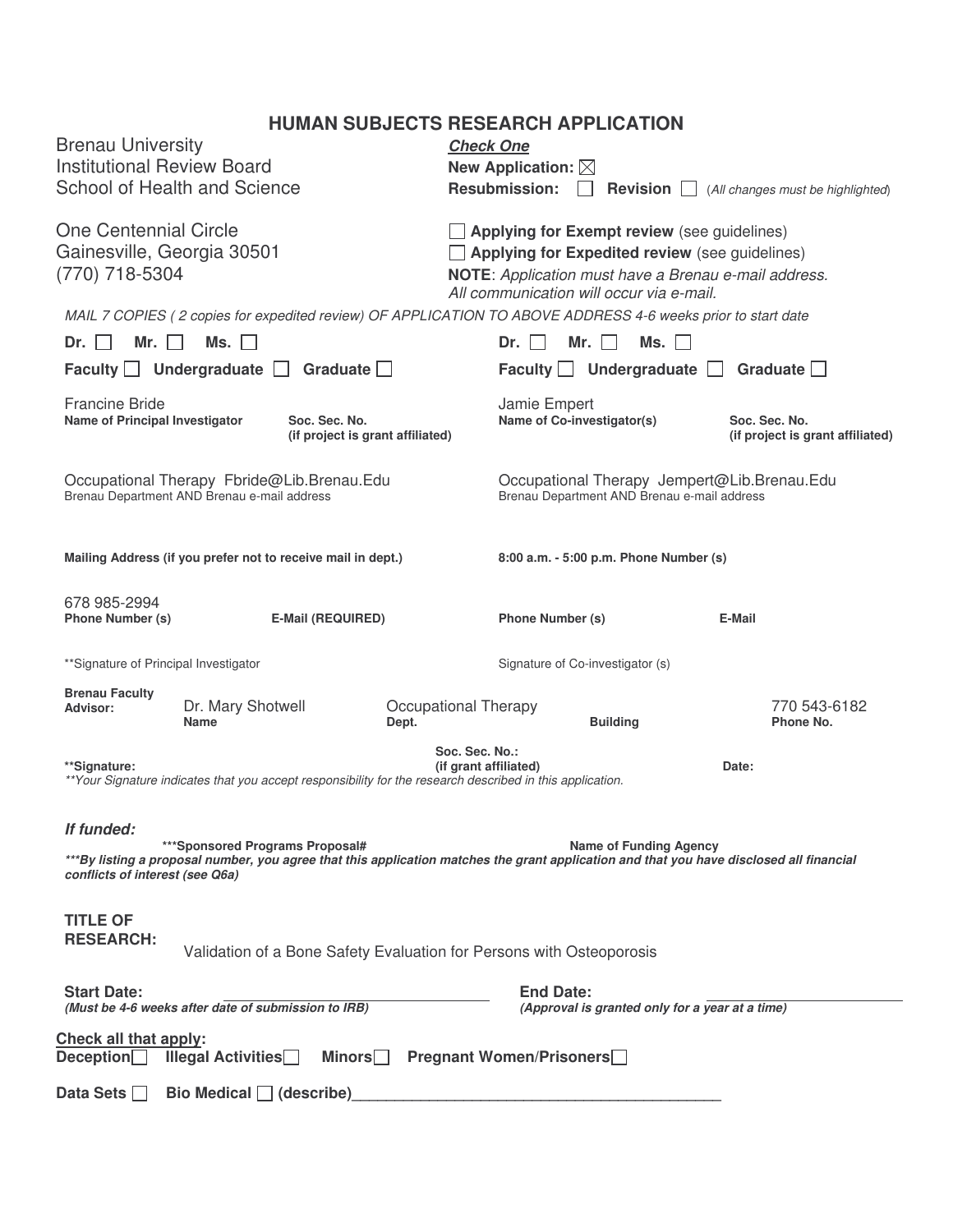#### **HUMAN SUBJECTS RESEARCH APPLICATION**

1. **PROBLEM ABSTRACT:** *State rationale and research question or hypothesis (why is this study important and what do you expect to learn?)*.

It is estimated that 10 million Americans have osteoporosis and 44 million are at risk to develop osteoporosis because they have low bone density (National Osteoporosis Foundation, 2004). Typically, doctors prescribe drug therapy for individuals with osteoporosis; however, statistics indicate that although drug therapy is becoming more widely used by physicians, many individuals with osteoporosis continue to remain untreated (Bailey & Majeed, 2002). The number of individuals receiving therapy for symptoms of osteoporosis, such as vertebral fractures or pain, is even smaller than those who are receiving drug therapy. According to the National Institute on Health (2000) Consensus Statement, "less than 5 percent of patients with osteoporotic fractures are referred for medical evaluation and treatment. Further, this consensus statement recommends that more aggressive diagnostic and therapeutic interventions with this population will prevent subsequent fractures"

The impact of osteoporosis on an individual's life can be far-reaching and may include physical, psychosocial, and financial declines. Lyles et al. (1993) have shown that individuals with osteoporosis report more difficulties performing activities of daily living than do individuals without osteoporosis. Hip fractures, which are common sequelae to osteoporosis, result in a 24% mortality rate within the first year after the fracture for individuals over age 50 (National Ostoeporosis Foundation, 2004). In addition to the physical declines experienced by individuals with osteoporotic fractures, research has shown that patients also report fear, anxiety, and depression as a result of their condition (National Institute on Health, 2000). Finally, it is estimated that hospitals and nursing homes expended \$17 billion in 2001 to care for patients with osteoporotic fractures (National Osteoporosis Foundation, 2004).

Traditional osteoporosis therapy consists of providing individuals with drug therapy and general osteoporosis information. In addition to drugs, many rehabilitative programs treat the symptoms and risk factors of osteoporosis. These rehabilitation interventions include exercise, posture correction techniques, pain management, and education regarding body mechanics and fall prevention (Pfeifer et al., 2004). Therapy referrals for pain are more prevalent than prevention related therapy referrals despite the fact that "regular activity and muscle strengthening exercises have been shown to decrease vertebral fractures and back pain" (Old & Calvert, 2004). Despite evidence, many individuals with osteoporosis do not receive therapy to address risk for falls or fractures in order to prevent injury.

It is believed that many individuals with osteoporosis are often unaware of the negative effects that natural motions have upon bone safety. Several body functions, such as twisting and spine flexion, are required of an individual for performance of common daily activities; however, twisting and spine flexion may increase risk for fracture in individuals with osteoporosis because they have low bone density.

Based on a literature review, no evidence was found of any existing evaluation that addresses the relationship between physical functional performance and valued daily life activities for the osteoporosis population. Furthermore, no standardized tool has been developed to assess and subsequently individualize therapy needs relative to bone safety issues in the osteoporosis population. To meet this need, the Bone Safety Evaluation (BSE) was developed (S. Grant, personal communication, month, date, year). The purpose of this study is to determine the validity of the BSE Balance Domain as a tool to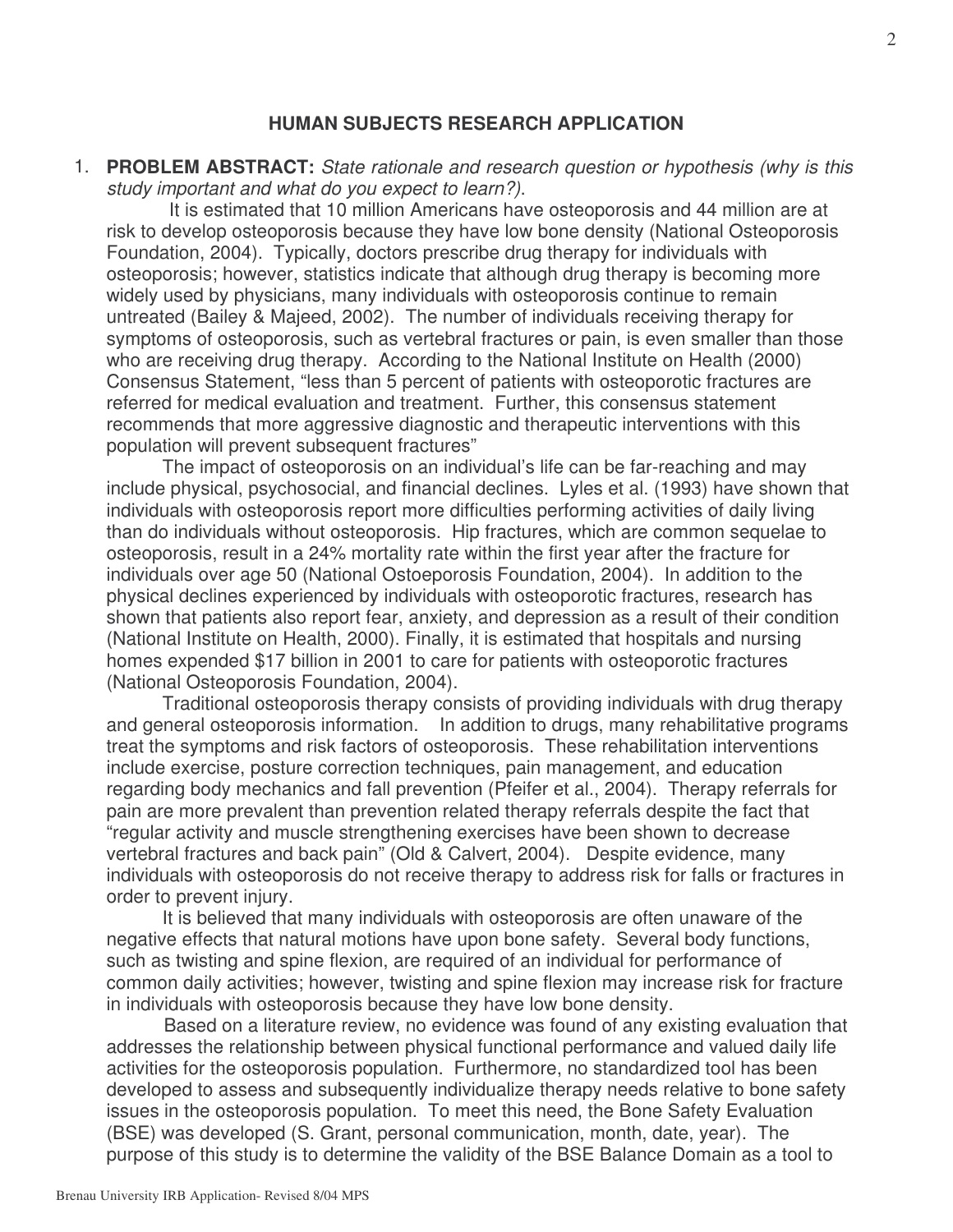assess functional motion in the osteoporosis population. The BSE will more accurately identify patients, whose functional movements put them at risk for falls and fractures, thereby allowing early intervention to prevent the sequelae of osteoporosis and potentially other disabling conditions. Providing this tool will support clinicians in their quest for evidence-based practice.

2. **RESEARCH DESIGN:** *Identify specific factors or variables, conditions or groups and any control conditions in your study. Indicate the number of research participants assigned to each condition or group, and describe plans for data analysis*.

In order to establish validity of this new tool, participants' performance on the balance and coordination domain of the BSE will be compared with their performance on the Computerized Dynamic Posturography (CDP) and the Clinical Test of Sensory Integration and Balance (CTSIB), two well-known standardized balance measures. A Pearson Product-Moment Correlation Coefficient will be derived using SPSS.

This validation study is non-experimental because each participant will serve as his/her own control by completing all three assessments; therefore, there will be no random assignment to a control and experimental group. Participants will perform the three balance tests in random order.

### 3. **RESEARCH SUBJECTS:**

a. *List maximum number of subjects* 75-100*, targeted age range* >50 *(specified in years); targeted gender* 80% Women, 20% Men; *targeted ethnicity/ race* No specific ethnicity is targeted for this study; however, it is expected that the greatest percentage of participants will be caucasian due to the ethnicity of the population in North Georgia.

b. *Method of selection and recruitment - list inclusion and exclusion criteria. Describe the recruitment procedures (including all follow-ups).*

Participants will be recruited through use of radio advertising, flyers, and existing personal contacts. Flyers will be distributed at senior centers, churches, the United Osteoporosis Centers and other places that seniors frequent in the community. Interested participants will contact the representative at the United Osteoporosis Centers and will be screened to determine if they meet the eligibility criteria. If they meet the criteria for inclusion, they will be placed on the schedule for completing the BSE, CTSIB and CDP.

Inclusion Criteria

#### Over age 50

Diagnoses of osteoporosis (for ½ of the participants), other medical diagnoses will be allowed as long as they do not interfere with participation in the performance measures. Gender not critical, though it is anticipated that we will get more women to volunteer because osteoporosis affects more women than men.

Willing and able to participate in a one hour session where participants must stand, bend, and have their balance challenged.

Exclusion Criteria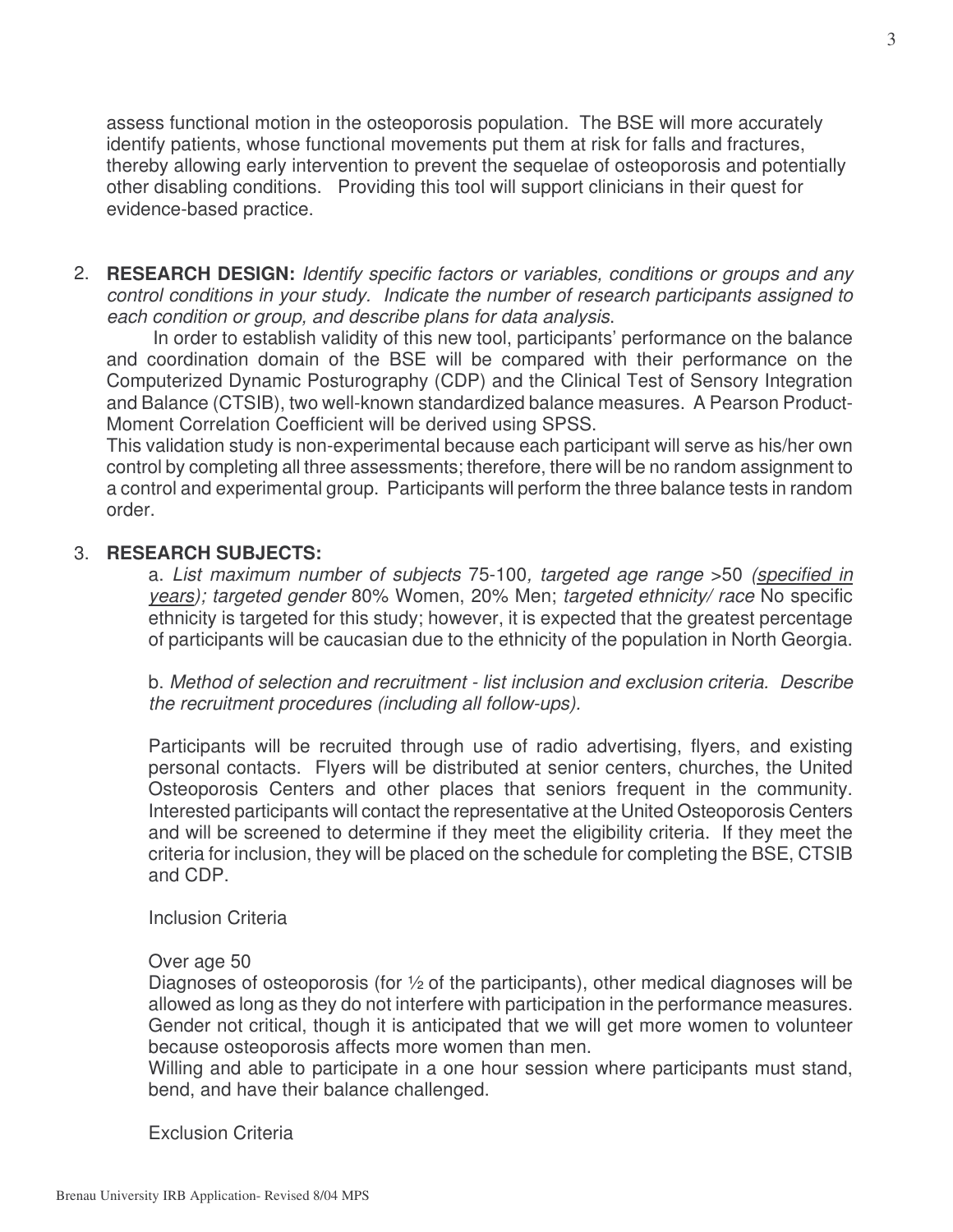Acute medical conditions that would prohibit a participant from standing, walking, bending, reaching, lifting, or having one's balance challenged will be excluded from this study.

Clients with moderate to severe cognitive impairment would likely not be able to follow directions and therefore would not be appropriate for this study

c. *The activity described in this application involves another institution (e.g. school, university, hospital etc.) and/or another country.* Yes $\nabla$  No $\nabla$ *If yes, provide the following details:*

- 1) Name of institution: United Osteoporosis Centers
- 2*)* County and state: Hall County, GA
- 3) Country: USA
- 4) *Written letter of authorization (on official letterhead only*)/ IRB approval: Attached:  $\boxtimes$

| Pending: |  |
|----------|--|
|          |  |

d. *Is there any working relationship between the researcher and the subjects*?  $Yes \boxtimes No \square$ , *If yes, explain.* 

Some participants may be patients at the United Osteoporosis Centers and have an existing relationship with the creator of the BSE.

e. *Describe any incentives (payment, gifts, extra credit).*

*Extra credit cannot be offered unless there are equal non-research options available for research using students*

Performance results will be summarized and mailed to each participant free of charge. This will provide the individual with information regarding their fall risk and performance during functional activities.

4. **PROCEDURES**: *State in chronological order what a subject is expected to do and what the researcher will do during the interaction. Indicate time commitment for each research activity*. *And detail any follow-up.*

Prior to initiation of balance testing, participants will complete a 7 item questionnaire that records if the individual is experiencing dizziness, vision or hearing problems, or has fallen recently. Participants will also complete a form collecting demographic and biographical information. Participants will then complete the BSE, the CTSIB and CDP. Tasks included in the BSE are as follows: Pour Task, Footwear Task, Newspaper Task, Reach-Lift Task, Sweep Task, Washer Task, Dryer Task, Sit to Floor Task, Carry-Climb Task, and Night Walk.

All participants will complete these three evaluations on the same day but in random order. The BSE and CTSIB are both standardized tests, therefore the researcher will administer specific instructions for each test following a standard protocol. During CDP testing, the individual stands on a moveable, dual forceplate support surface within a moveable surround (enclosure). Under control of a computer, the force platform can either move in a horizontal plane or rotate out of the horizontal plane. The researchers will administer the CDP tests following a standard protocol.

*Duration of participation in the study:* Each subject will only be required to participate in one 60 minute session. With participant approval, testing results will be summarized and mailed at a later date.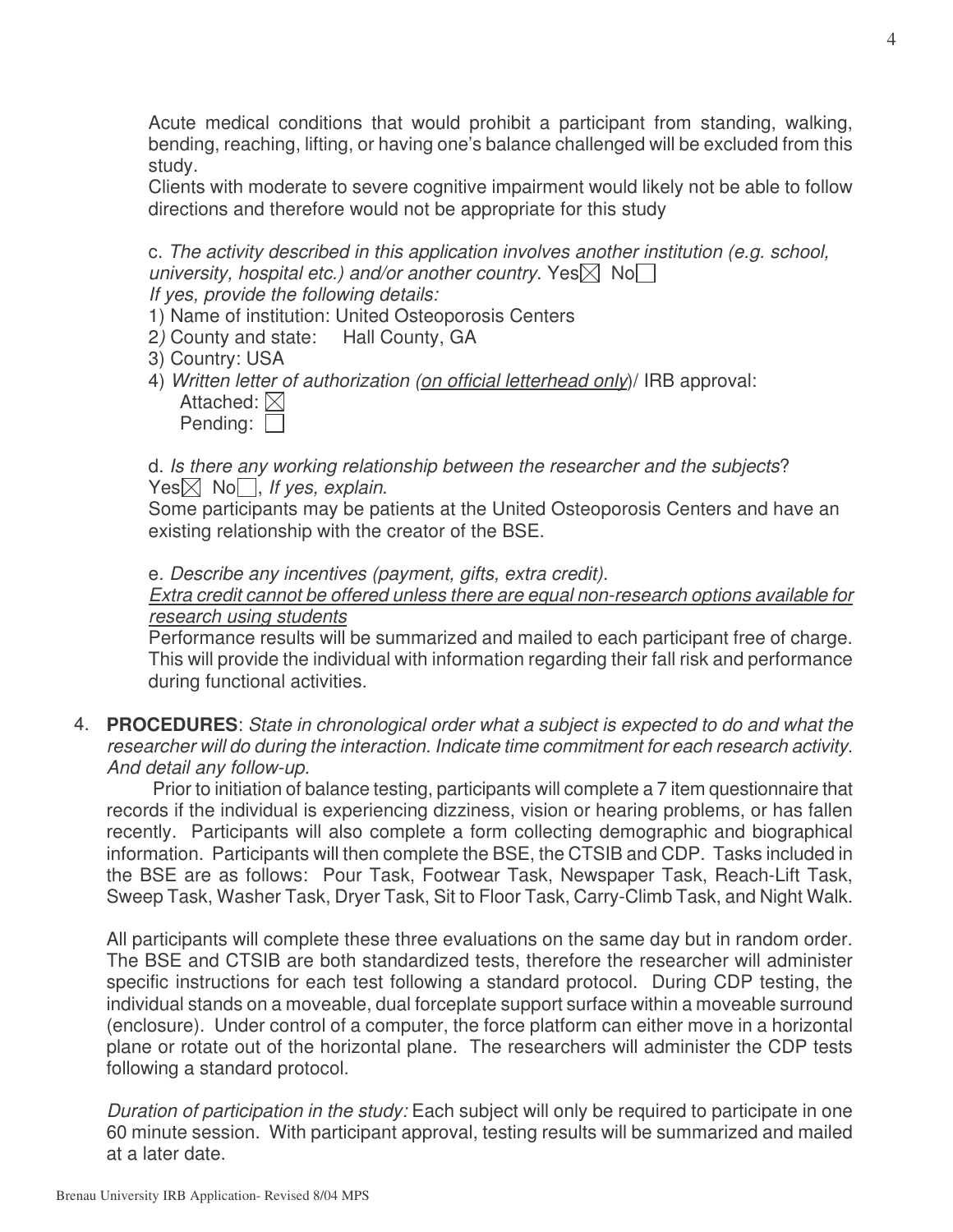*No. of testing/training sessions:\_\_1\_ Length of each session:\_60 minutes*

## 5. *Check all other materials that apply and are attached:*

Interview protocol  $\boxtimes$  Debriefing Statement  $\Box$  Recruitment flyers or advertisements  $\boxtimes$ Consent/Assent forms  $\boxtimes$  Photo/Video release on consent form  $\Box$ *If no consent documents are attached, justify this omission under Q. 8*

6. RISK: Detail risks to a subject as a result of data collection and as a direct result of the *research and your plans to minimize them and the availability and limits of treatment for sustained physical or emotional injuries.*

*NOTE: REPORT INCIDENTS CAUSING DISCOMFORT, STRESS OR HARM TO THE IRB IMMEDIATELY!*

a. **CURRENT RISK**: *Describe any psychological, social, legal, economic or physical discomfort, stress or harm that might occur as a result of participation in research. How will these be held to the absolute minimum*?

All evaluations will be taking place in the controlled environment of a medical office. Individuals will be closely monitored and wearing a gait belt for safety during participation in this study. Individuals may experience physical discomfort when performing some of the functional tasks, but may decline to participate or continue at any time. Participants may also take rest breaks at any time they request. If evaluation results indicate that a participant is a fall risk, he or she may experience psychological distress upon learning this information. These participants will receive appropriate referral information. Evaluation results for individuals at risk for falling will be sent to their primary care physician for appropriate follow-up.

b**. FUTURE RISK**: *How are research participants to be protected from potentially harmful future use of the data collected in this project? Describe your plans to maintain confidentiality, including removing identifiers, and state who will have access to the data and in what role. Justify retention of identifying information on any data or forms*.

DO NOT ANSWER THIS QUESTION WITH "NOT APPLICABLE"!

Anonymous  $\Box$  Confidential  $\boxtimes$  Check one only and explain below.

Participation in this study is voluntary. All data will be recorded and coded such that there is no identifying information. Any documents with participants' names and demographic information will be kept in a secure location. All information collected in this study will be kept strictly confidential and participants' names will not be published with the findings.

Audio-taping  $\Box$  Video-taping  $\Box$  Pictures  $\boxtimes$ 

*If taping, how will tapes be securely stored, who will have access to the tapes, will they be publicly disseminated and when will they be erased or destroyed? Justify retention*. With permission, some photographs of participants may be taken and used for inclusion in professional presentations and publications.

7. **BENEFIT**: *State the benefits to individuals and humankind. Potential benefits of the research should outweigh risks associated with research participation*.

a. *Identify benefits of the research for participants, e.g. course credit, educational benefits*:

Performance results will be summarized and mailed to each participant free of charge. This will provide the individual with information regarding their fall risk and performance during functional activities. If the individual is identified as a fall risk, this information may be beneficial for undertaking preventive measures.

b. *Identify any potential benefits of this research for humankind in general, e.g. advance*

5